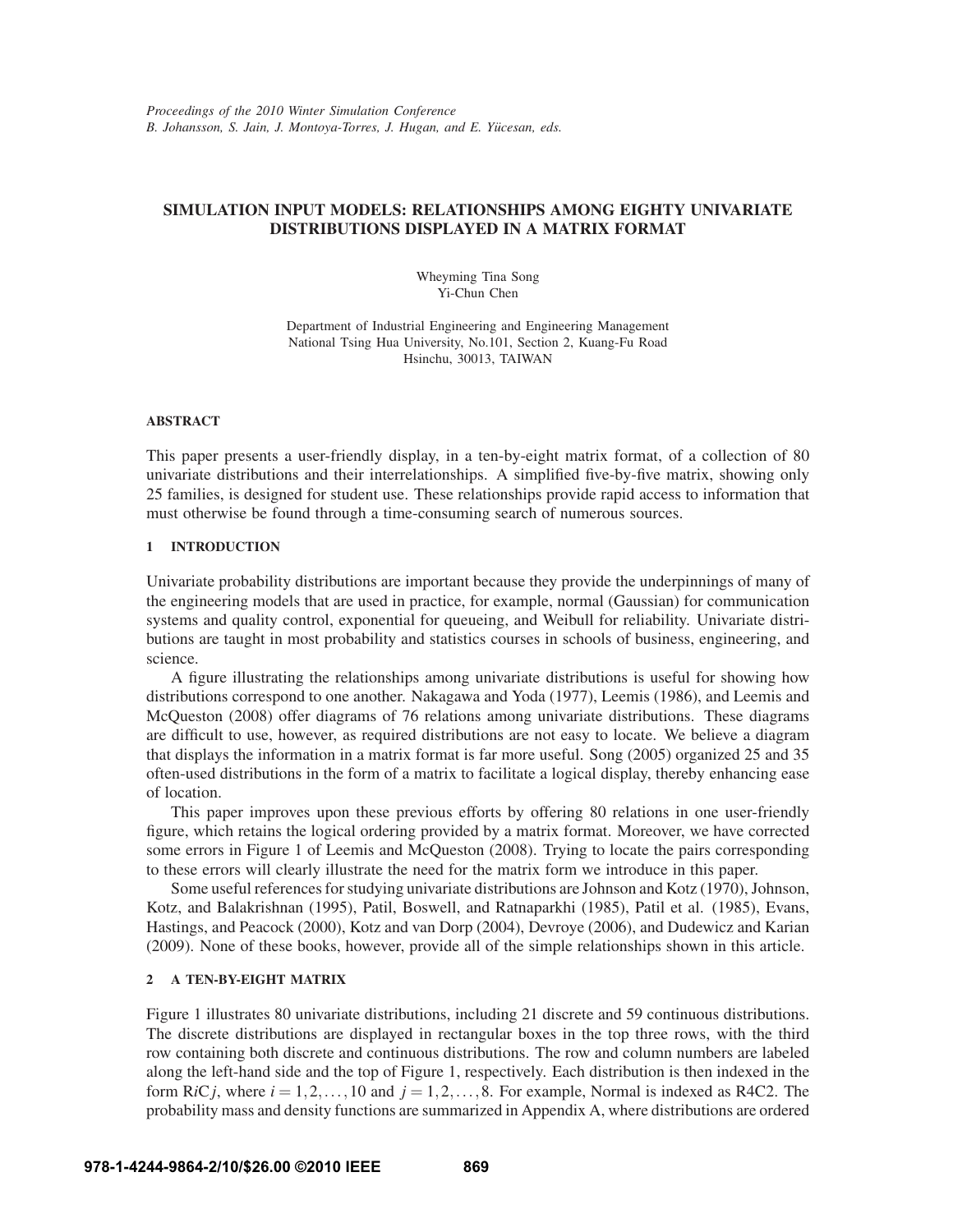alphabetically. The index number shown in the parenthesis beside the name of each distribution allows users to easily find it in Figure 1.

#### **2.1 Notation**

In Figure 1, the distribution name and parameters are shown in each matrix cell. The range for continuous distributions is also listed in the last row of each cell. Due to the limited space, the range for discrete distribution is not shown. The parameters adopted satisfy the following conventions:

- *N*, *K*, *n* and *k* are integers;
- $0 \le p \le 1$ ;
- *a* is the minimum; (and also a location parameter)
- *b* is the maximum; (and also a location parameter)
- $\mu$  is the expected value; (and also a location parameter)  $\sigma$  is the standard deviation;
- $\sigma$  is the standard deviation;
- *m* is either the median or mode;<br>•  $\theta$ , with or without subscripts, is
- $θ$ , with or without subscripts, is the location parameter;<br>
 $β$  is the scale parameter;
- $\beta$  is the scale parameter;<br>•  $\delta$  is the non-centrality pa
- $\delta$  is the non-centrality parameter.

Notation for shape parameters is more complicated. We always use  $\alpha$  (with or without subscripts) to denote the shape parameter. For example, the following are shape parameters: the mode parameter *m* in the Triangular( $a, m, b$ ), the integer k in the Erlang( $k, \beta$ ), the degrees of freedom v in the Chi-Squared(*v*), and the degrees of freedom  $v_1$  and  $v_2$  in the F( $v_1, v_2$ ). There are more exceptions.

### **2.2 Relations**

Relations between distributions are indicated with a dashed, solid, or mixed dash-solid lines. Dashed lines show asymptotic relations, solid lines show transformations or special cases, and mixed dashsolid lines show mixture relations. For convenience, we use "source" and "target" to label two related distributions. That is, each line shows a relation from its "source" distribution to its "target" distribution. The random variable *X* is used for all source distributions. Sometimes, when space is limited, two lines are combined into one with two arrows; the relation is then placed closer to the target distribution. For example, there is a solid line with two arrows connecting the Normal (R4C2) and the Standard Normal (R4C3). The relation  $(X - \mu)/\sigma$ , close to the right arrow, indicates that the source distribution is the Normal (R4C2) and the target distribution is the Standard Normal (R4C3). The other relation,  $\mu + \sigma X$ , which is close to the left arrow, indicates the reverse.

In Figure 1, if more than one random variable is involved to form a transformation, the relationship between these random variables is denoted by "iid" (independent and identically distributed) and "indep" (independent). For example, the relation between the Geometric (R2C2) and the Negative Binomial (R3C2) is marked with " $\sum_{i=1}^{k} X_i$ , iid", which indicates that the sum of *k* iid Geometric random variables yields a Negative Binomial random variable.

The transformation relationships in Figure 1 can be combined to form other relationships. For instance, a path from the Standard Normal (R4C3) to the Chi-Squared (R4C4) to the Gamma (R6C4) to the Exponential (R8C3) indicates that the random variable  $\bar{X}_1^2 + X_2^2$  has the Exponential ( $\beta = 2$ ) distribution if  $X_1$  and  $X_2$  are independent Standard Normal random variables.

There is a special relationship between the Standard Uniform (R8C4) and any continuous distribution. That is,  $F_X(X) \sim$  Uniform $(0,1)$ , where  $F_X$  is the cumulative distribution function (cdf) of any continuous random variable *X*. Therefore, a connection with the relation  $F_X(X)$  could be drawn from any continuous distribution to the Standard Uniform. Connections with the relation  $F_X^{-1}(U)$ , where  $U \sim$  Uniform(0,1), could be drawn from the Standard Uniform to any distribution. The random variable  $F_X^{-1}(U)$  is known as the inverse-cdf transformation (Devroye, 2006; Gentle, 2003; and Schmeiser, 1980). When space allows, we show a connection indicating the inverse cdf between the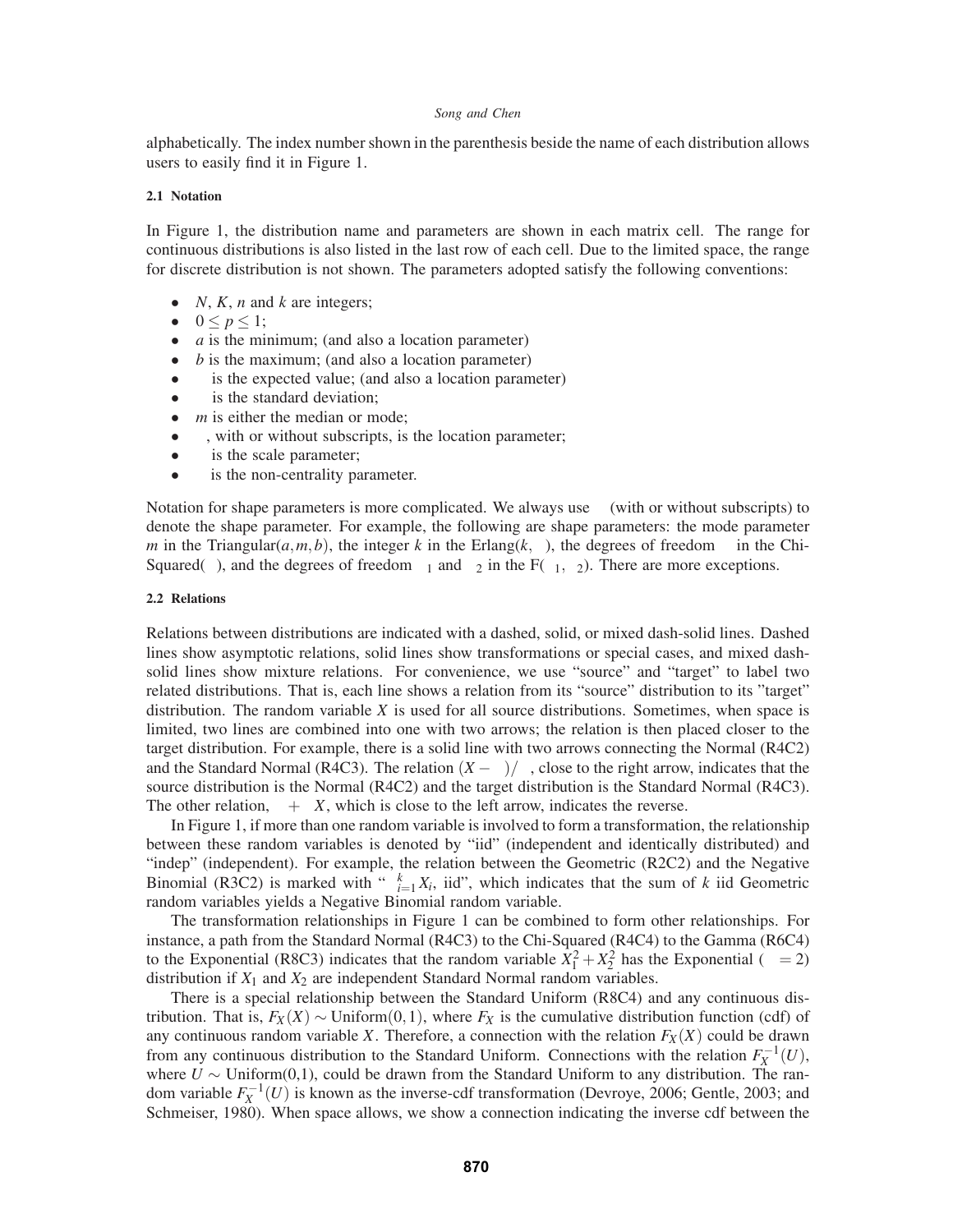Standard Uniform *U* and other distributions. For example, we show the arrows from the Standard Uniform to the Exponential distribution (R8C3), Rectangular (R8C8), Loglogistic (R9C5), Logistic (R10C5), and Pareto (R10C3).

To indicate that the inverse cdf of a continuous random variable can be expressed as a closed form, we place a black circle in the right bottom of the corresponding box. Distributions with this property include Weibull (R6C2) and Rayleigh (R7C1). To indicate that the geometric (R1C2 and R2C2) and exponential (R8C3) distributions possess memoryless property, we mark a "a circled x" in the left bottom of these three entries.

The relation of any cell to itself is indicated by a connection to itself. Such "self-directed" connections show eight relations; C, C<sup>iid</sup>, I, L, M<sub>n</sub>, M<sub>x</sub>, P, and S. (The notation is defined below in alphabetical order.) It should be noted that the parameters of source and target distributions for the self-directed connections are not the same.

1. The *convolution property* (C).

The target random variable is  $\sum_{i=1}^{n} X_i$  where  $X_i$ ,  $i = 1, 2, ..., n$ , are independent source random variables. For example, the self-directed connection on Chi-Squared (R4C4) indicates that the sum of *n* independent chi-square random variables yields a new random variable following chi-square distribution.

2. The *convolution property requiring iid source random variables* (Ciid). The target random variable is  $\sum_{i=1}^{n} X_i$ , where  $X_i$ ,  $i = 1, 2, ..., n$ , are iid source random variables. For example, the self-directed connection on Cauchy (R4C8) indicates that the sum of *n* iid

Cauchy random variables yields a new random variable following Cauchy distribution. It should be noted that Cauchy (R4C8) is the only one having the  $C_v^{iid}$  property.

3. The *linear combination property* (L).

The target random variable is  $\sum_{i=1}^{n} a_i X_i$ , where  $X_i$ ,  $i = 1, 2, ..., n$ , are independent source random variables and *ai* are real constants. For example, the self-directed connection from Normal (R4C2) back to the normal indicates that the linear combination of independent normal random variables yields a normal distribution.

4. The *inverse property* (I).

The target random variable is  $\frac{1}{X}$ , where *X* is the source random variable. For example, the self-directed connection on  $F(\hat{R}4C5)$  indicates that the inverse of an F random variable follows F distribution.

5. The *product property* (P).

The target random variable is  $\prod_{i=1}^{n} X_i$ , where  $X_i$ ,  $i = 1, 2, ..., n$ , are independent source random variables. For example, the self-directed connection on Log Normal (R5C2) indicates that the product of *n* independent Log Normal random variables yields a new random variable following Log Normal distribution.

6. The *scaling property* (S).

The target random variable is  $kX$ , where  $X$  is the source random variable and  $k$  is a positive real constant. For example, the self-directed connection on Exponential (R8C3) indicates that *k* times an independent exponential random variable yields a new random variable following exponential distribution.

7. The *minimum property*  $(M_n)$ .

The target random variable is  $min(X_1, X_2, ..., X_n)$ , where  $X_i$ ,  $i = 1, 2, ..., n$ , are iid source random variables. For example, the self-directed connection on Exponential (R8C3) indicates that the smallest of *n* iid exponential random variables follows the exponential distribution.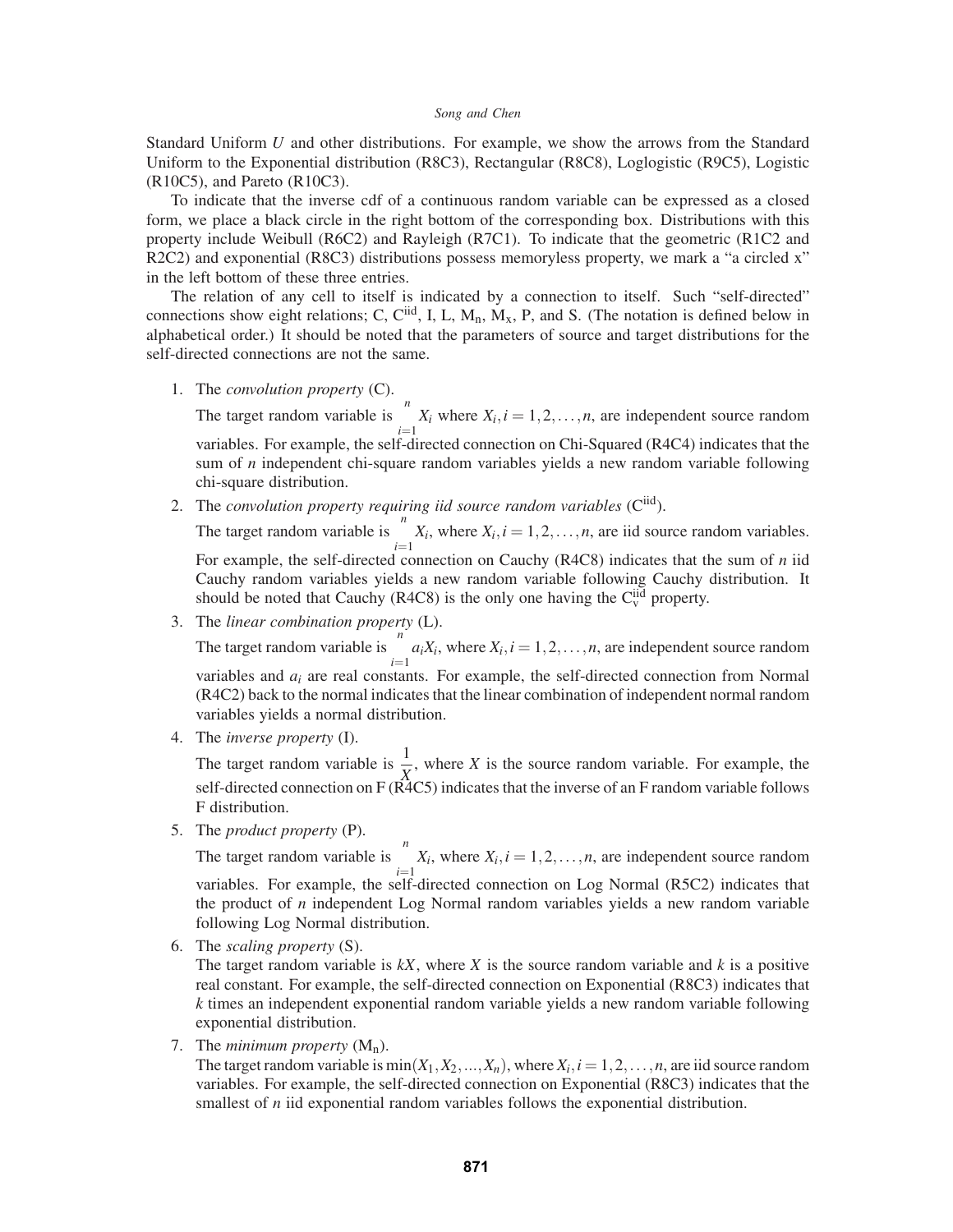8. The *maximum property* (Mx).

The target random variable is max $(X_1, X_2, ..., X_n)$ , where  $X_i$ ,  $i = 1, 2, ..., n$ , are iid source random variables. For example, the self-directed connection on Standard Power (R9C6) indicates that the largest of *n* iid standard power random variables follows standard power distribution.

If more than one source random variable is used to form the corresponding target random variable in self-directed connections, independence is required, but iid is not necessary. Specifically, L, C, and P require independence, not necessarily iid, for source random variables. However,  $C^{iid}$ ,  $M_x$ , and  $M_n$ require iid source random variables. Since L implies C and S, the C and S properties are not listed on self-directed connections having L in Figures 1 and 2.

# **2.3 The organizing principles**

The organizing principles for defining the ten-by-eight matrix are (1) no connection crossings, (2) shortening the length of connections, (3) grouping distributions with similar properties, and (4) placing alternative forms (e.g., discrete vs. continuous distribution, central vs. non-central, and standard vs non-standard) of the same distributions near each other. The resulting matrix is not unique. There are clearly many other formats that may be more useful depending on other desired organizing principles.

# **3 A Simplified Five-by-Five Matrix**

An updated version of an earlier form (see Song 2005) of the matrix format is illustrated in Figure 2, which displays 25 probability distributions in a five-by-five matrix. Four changes have been made: (1) the discrete vs. continuous distributions are made distinct by displaying discrete distributions in rectangular boxes, (2) additional properties (C, C<sup>iid</sup>, I, M<sub>n</sub>, M<sub>x</sub>, P, and S) related to "self-directed" connections are added, and (3) closed-form and memoryless properties are now marked in their corresponding boxes by, respectively, a black circle in the bottom right and a circled x in the bottom left. To avoid confusion with index numbers used in Appendix A, we do not list row and column numbers in Figure 2. This simpler version is valuable because it covers only the distributions that are taught in introductory courses and used by most practitioners in industrial settings.

# **ACKNOWLEDGMENTS**

This paper is based upon work supported by the National Science Council under Grant No. NSC-90- 2218-E-007-018. The authors deeply thank Dennis Engi and Bruce Schmeiser for their perceptive comments.

# **A MASS AND DENSITY FUNCTIONS**

To define the notation used in Figures 1 and 2, we state the mass and density functions here. The usual "and zero, elsewhere" is implied.

# **Discrete Distributions**

1. Benford (R3C8):

$$
f_X(x) = \log_{10}\left(1 + \frac{1}{x}\right), x = 1, 2, ..., 9
$$

2. Bernoulli (*p*) (R2C5):

$$
f_X(x) = p^x (1-p)^{1-x}, x = 0, 1
$$

3. Beta Binomial  $(n, \alpha_1, \alpha_2)$  (R2C7):

$$
f_X(x) = \frac{\Gamma(n+2)\Gamma(\alpha_1+\alpha_2)\Gamma(\alpha_1+x)\Gamma(n-x+\alpha_2)}{(n+1)\Gamma(\alpha_1)\Gamma(\alpha_2)\Gamma(x+1)\Gamma(n-x+1)\Gamma(n+\alpha_1+\alpha_2)},
$$
  
x = 0,1,...,n

4. Beta Pascal  $(k, \alpha_1, \alpha_2)$  (R2C1):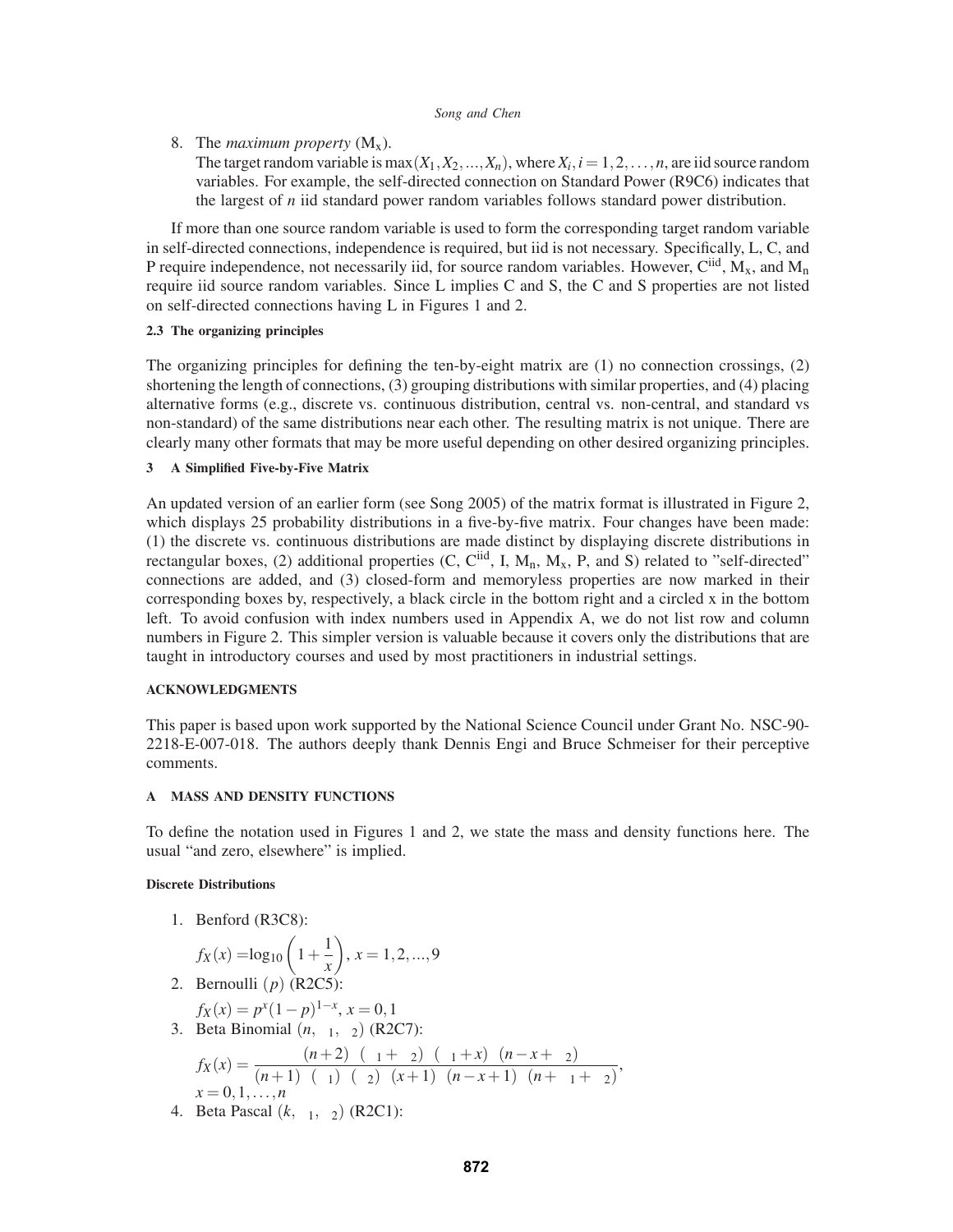$$
f_X(x) = C_{x-1}^{k-1} \frac{B(\alpha_1 + k, x + \alpha_2 - k)}{B(\alpha_1, \alpha_2)}, x = 0, 1, ...
$$
  
\n5. Binomial  $(n, p)$  (R3C5):  
\n
$$
f_X(x) = C_x^n p^x (1-p)^{n-x}, x = 0, 1, ..., n
$$
  
\n6. Discrete Uniform  $(x_1, x_2, ..., x_n)$  (R1C7):  
\n
$$
f_X(x) = \frac{1}{n}, x = x_1, x_2, ..., x_n
$$
  
\n7. Discrete Weibull  $(p, \alpha)$  (R1C1):  
\n
$$
f_X(x) = (1-p)^{x^{\alpha}} - (1-p)^{(x+1)^{\alpha}}, x = 0, 1, ...
$$
  
\n8. Equal-Spaced Uniform  $(a, b, c)$  (R1C8):  
\n
$$
f_X(x) = \left(1 + \frac{b-a}{c}\right)^{-1}, x = a, a+c, a+2c, ..., b
$$
  
\n9. Gamma Poisson  $(\alpha, \beta)$  (R3C3):  
\n
$$
f_X(x) = \frac{\Gamma(\alpha + \alpha)\beta^{\alpha}}{\Gamma(\alpha)(1 + \beta)^{\alpha + x}x!}, x = 0, 1, ...
$$
  
\n10. Geometric(fails)  $(p)$  (R2C2):  
\n
$$
f_X(x) = p(1-p)^{x-1}, x = 1, 2, ...
$$
  
\n11. Geometric(failures)  $(p)$  (R1C2):  
\n
$$
f_X(x) = \frac{C_x^K C_{n-x}^{N-x}}{C_n^N}, x = \max\{n - N + K, 0\}, ..., \min\{K, n\}
$$
  
\n13. Logarithm  $(c)$  (R1C3):  
\n
$$
f_X(x) = \frac{-(1-c)^x}{C_n^N}, x = 1, 2, ...
$$
  
\n14. Negative Binomial, Pascal  $(k, p)$  (R3C2):  
\n
$$
f_X(x) = \frac{C_{k-1}^k C_{k-k}^k}{C_{k-1}^k}, x = 1, 2, ...
$$
  
\n15. Negative Hypergeometric  $(N, K, k)$  (R2C3):  
\n $$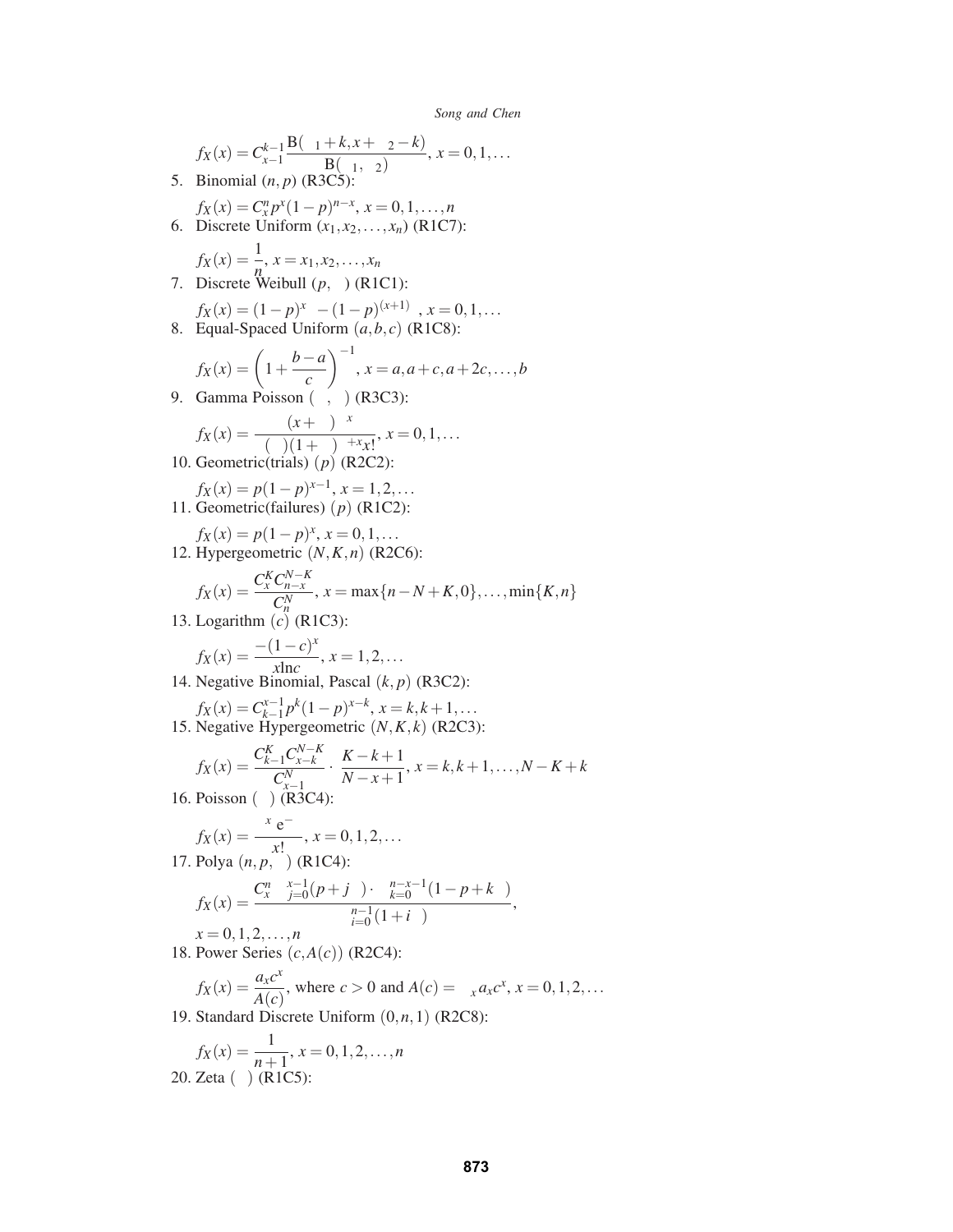$$
f_X(x) = \frac{1}{x^{\beta} \sum_{i=1}^{\infty} (1/i)^{\beta}}, x = 0, 1, 2, ...
$$
  
21. Zipf  $(n, \beta)$  (R1C6):  

$$
f_X(x) = \frac{1}{x^{\beta} \sum_{i=1}^n (1/i)^{\beta}}, x = 1, 2, ..., n
$$

## **Definition of Continuous Distributions**

1. Arcsine (R6C7):

$$
f_X(x) = [\pi \sqrt{x(1-x)}]^{-1}, 0 < x < 1
$$
  
2. Beta  $(\alpha_1, \alpha_2)$  (R7C5):

$$
f_X(x) = \frac{\Gamma(\alpha_1 + \alpha_2)x^{\alpha_1 - 1}(1 - x)^{\alpha_2 - 1}}{\Gamma(\alpha_1)\Gamma(\alpha_2)}, 0 < x < 1
$$

3. Cauchy  $(\theta, \beta)$  (R4C8):

$$
f_X(x) = \left\{ \beta \pi \left[ 1 + \left( \frac{x - \theta}{\beta} \right)^2 \right] \right\}^{-1}, -\infty < x < \infty
$$
  
4. Chi (v) (R5C4):

$$
f_X(x) = \frac{x^{v-1}e^{-x^2/2}}{\Gamma(v/2)2^{v/2-1}}, x > 0
$$

5. Chi-Squared  $(v)$  (R4C4):

$$
f_X(x) = \frac{x^{\nu/2 - 1} e^{-x/2}}{\Gamma(\nu/2) 2^{\nu/2}}, x > 0
$$

6. Doubly Noncentral F  $(v_1, v_2, \delta, \alpha)$  (R5C7):

$$
f_X(x) = \sum_{j=0}^{\infty} \sum_{k=0}^{\infty} \left[ \frac{e^{-\delta/2} (\frac{1}{2}\delta)^j}{j!} \right] \left[ \frac{e^{-\alpha/2} (\frac{1}{2}\alpha)^k}{k!} \right]
$$
  
\n
$$
\times v_1^{(v_1/2)+j} v_2^{(v_2/2)+k} x^{(v_1/2)+j-1}
$$
  
\n
$$
\times (v_2 + v_1 x)^{-\frac{1}{2}(v_1+v_2)-j-k}
$$
  
\n
$$
\times \left[ \frac{\Gamma(\frac{1}{2}v_1 + \frac{1}{2}v_2 + j + k)}{\Gamma(\frac{1}{2}v_1 + j)\Gamma(\frac{1}{2}v_2 + k)} \right], x > 0
$$

- 7. Doubly Noncentral T  $(v, \delta, \alpha)$  (R5C8):
- See Johnson, Kotz, and Balakrishnan (1995, p.533) 8. Erlang (*k*, β) (R7C4):

$$
f_X(x) = \frac{x^{k-1} \exp(-x/\beta)}{\beta^k (k-1)!}, x > 0
$$

9. Error  $(m, \theta_1, \theta_2)$  (R10C1):

$$
f_X(x) = \frac{\exp[-(|x-m|/\theta_1)^{2/\theta_2}/2]}{\theta_1(2^{\theta_2/2+1}\Gamma(1+\theta_2/2))}, \ -\infty < x < \infty
$$

10. Exponential  $(\beta)$  (R8C3):

 $f_X(x) = \beta^{-1} \exp(-x/\beta), x > 0$ 11. Exponential Power  $(\lambda, \alpha)$  (R9C4):  $f_X(x) = \exp[1 - \exp(\lambda x^{\alpha})] \exp(\lambda x^{\alpha}) \lambda \alpha x^{\alpha-1}, x > 0$ 

12. Extreme Value  $(α, β)$  (R6C1):

$$
f_X(x) = (\alpha/\beta) \exp [\alpha x - \exp(\alpha x)/\beta], -\infty < x < \infty
$$
  
13. F (v<sub>1</sub>, v<sub>2</sub>) (R4C5):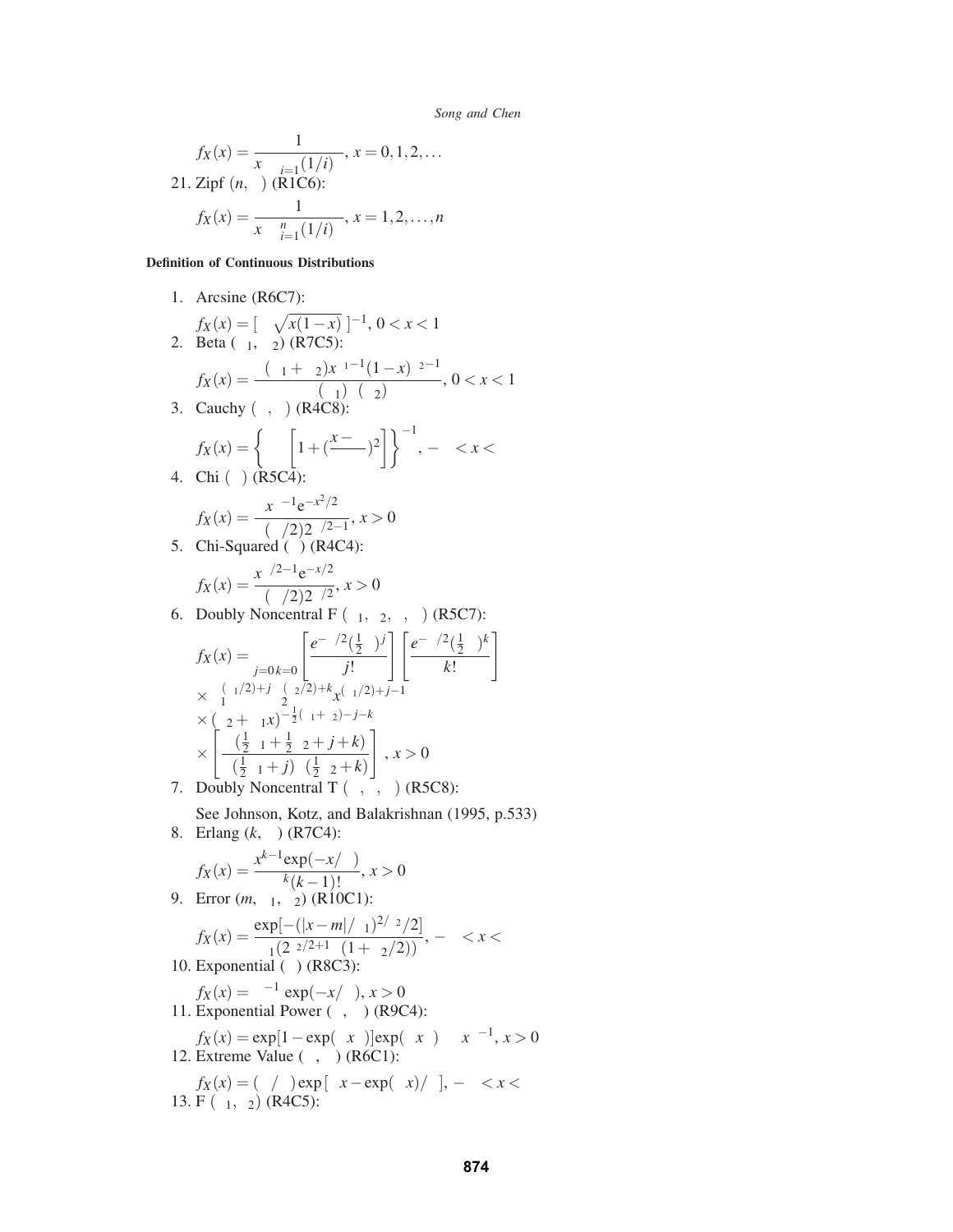$$
f_X(x) = \frac{\Gamma\left(\frac{\nu_1 + \nu_2}{2}\right) (\nu_1/\nu_2)^{\nu_1/2}}{\Gamma(\nu_1/2)\Gamma(\nu_2/2)} \frac{x^{(\nu_1/2)-1}}{(1+\nu_1\nu_2^{-1}x)^{(\nu_1+\nu_2)/2}}, x > 0
$$

14. Gamma  $(α, β)$  (R6C4):

$$
f_X(x) = \frac{(x/\beta)^{\alpha - 1} \exp(-x/\beta)}{\beta \Gamma(\alpha)}, x > 0
$$

- 15. Gamma Normal  $(μ, α, β)$  (R5C1):
- See Evans, Hastings, and Peacock (2000, p.103)
- 16. Generalized Gamma  $(\alpha_1, \alpha_2, \beta)$  (R7C3):

$$
f_X(x) = \frac{\alpha_2}{\Gamma(\alpha_1)\beta} \left(\frac{x}{\beta}\right)^{\alpha_1\alpha_2 - 1} \exp\left[-\left(\frac{x}{\beta}\right)^{\alpha_2}\right], x > 0
$$
  
17. Generalized Pareto  $(\alpha_1, \alpha_2, \theta)$  (R10C2):

$$
f_X(x) = \left(\alpha_1 + \frac{\alpha_2}{x + \theta}\right) \left(1 + \frac{x}{\theta}\right)^{-\alpha_2} \exp(-\alpha_1 x), x > 0
$$
  
18. Gompertz (*k*,  $\alpha$ ) (R9C7):

$$
f_X(x) = k\alpha^x \exp[-k(\alpha^x - 1)/\ln \alpha], x > 0
$$

- 19. Hyperbolic Secant (R3C7):
- $f_X(x) = \operatorname{sech}(\pi x), -\infty < x < \infty$ 20. Hyperexponential  $(\beta_i, i = 1, 2, \ldots, n)$  (R7C2):

$$
f_X(x) = \sum_{i=1}^n \frac{p_i}{\beta_i} e^{-x/\beta_i}
$$
, where  $p_i > 0$  and  $\sum_{i=1}^n p_i = 1, x > 0$   
21. Hypoexponential ( $\beta_i$ ,  $i = 1, 2, ..., n$ ) (R9C2):

*n*<sub>n</sub> *n n* 

$$
f_X(x) = \sum_{i=1}^n (1/\beta_i) e^{-x/\beta_i} \left( \prod_{j=1, j\neq i}^n \frac{\beta_i}{\beta_i - \beta_j} \right), \text{ where } \beta_i \neq \beta_j, \forall i \neq j, x > 0
$$
  
Increasing Decreasing Rathth b,  $\text{IPR}(k, \alpha_i, \alpha_0)$  (P8C1):

22. Increasing Decreasing Bathtub, IDB  $(k, \alpha_1, \alpha_2)$  (R8C1):

$$
f_X(x) = \frac{(1 + \alpha_2 x)kx + \alpha_1}{(1 + \alpha_2 x)^{\alpha_1/\alpha_2 + 1}} \exp(-kx^2/2), x > 0
$$

23. Inverse Gaussian, Wald  $(\mu, \beta)$  (R4C1):

$$
f_X(x) = \sqrt{\frac{\beta}{2\pi x^3}} \exp\left[-\frac{\beta}{2\mu^2 x}(x-\mu)^2\right], x > 0
$$
  
24. Inverted Beta  $(\alpha_1, \alpha_2)$  (R7C7):

$$
f_X(x) = \frac{x^{\alpha_2 - 1} (1 + x)^{-\alpha_1 - \alpha_2}}{B(\alpha_1, \alpha_2)}, x > 0
$$

25. Inverted Gamma  $(\alpha, \beta)$  (R6C5):

$$
f_X(x) = \frac{1}{\Gamma(\alpha)\beta^{\alpha}} x^{-\alpha - 1} \exp[-1/(\beta x)], x > 0
$$

26. Kolmogorov-Smirnov (*n*) (R6C8):

See Drew,Glen,and Leemis(2000)

27. Laplace( $\mu$ ,  $\beta$ ) (R9C1):

$$
f_X(x) = (2\beta)^{-1} \exp[-|x - \mu|/\beta], -\infty < x < \infty
$$
  
28. Lévy (R6C7):

$$
f_X(x) = \sqrt{\frac{\beta}{2\pi}} \frac{e^{-\beta/2x}}{x^{3/2}}, x > 0
$$
  
29. Log Gamma  $(\alpha, \beta)$  (R5C3):

$$
f_X(x) = \frac{1}{\beta^{\alpha} \Gamma(\alpha)} \exp(\alpha x) \exp(-e^x/\beta), -\infty < x < \infty
$$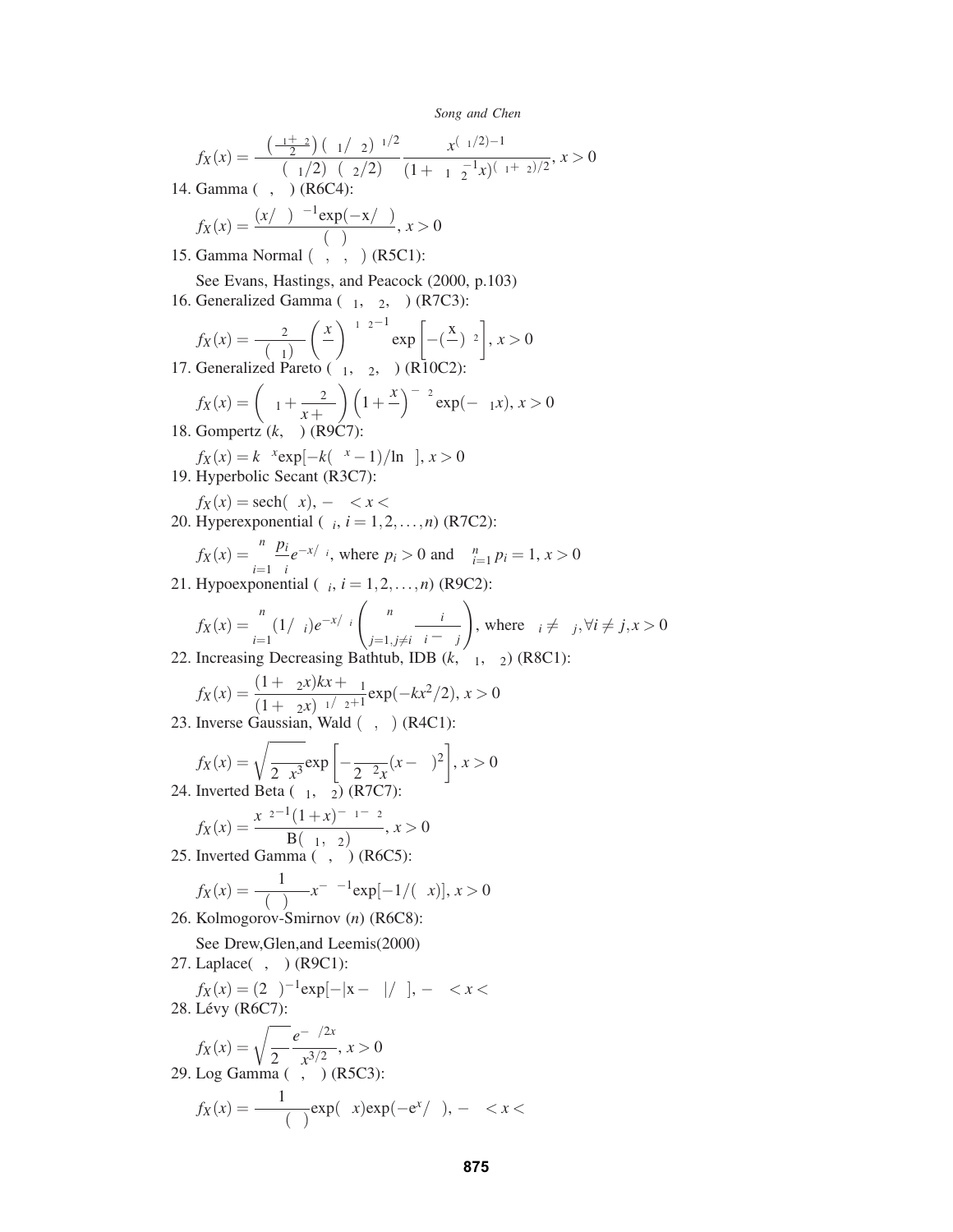30. Log Logistic  $(\alpha_1, \alpha_2)$  (R9C5):

$$
f_X(x) = \frac{\alpha_2 e^{-\alpha_1} x^{-\alpha_2 - 1}}{[1 + e^{-\alpha_1} x^{-\alpha_2}]^2}, x > 0
$$

31. Log Normal (*m*,α) (R5C2):

$$
f_X(x) = \left(x\alpha\sqrt{2\pi}\right)^{-1} \exp\left[-\frac{1}{2}\left[\frac{\ln(x/m)}{\alpha}\right]^2\right], x > 0
$$

32. Logistic  $(\mu, \beta)$  (R10C5):

$$
f_X(x) = \frac{\exp[-(x-\mu)/\beta]}{\beta \{1 + \exp[-(x-\mu)/\beta]\}^2}, -\infty < x < \infty
$$
  
33. Logistic Exponential  $(\alpha, \beta)$  (ROC3):

$$
f_X(x) = \frac{\alpha(1/\beta)(e^{x/\beta} - 1)^{\alpha - 1}e^{x/\beta}}{(1 + (e^{x/\beta} - 1)^{\alpha})^2}, x > 0
$$

34. Lomax  $(\lambda, \alpha)$  (R10C6):

$$
f_X(x) = \frac{\lambda \alpha}{(1 + \lambda x)^{\alpha + 1}}, x > 0
$$

35. Makeham  $(k, \alpha_1, \alpha_2)$  (R9C8):

$$
f_X(x) = (\alpha_1 + k\alpha_2^x) \exp\left[-\alpha_1 x - \frac{k(\alpha_2^x - 1)}{\ln \alpha_2}\right], x > 0
$$

36. Minimax  $(\alpha_1, \alpha_2)$  (R10C8):

$$
f_X(x) = \alpha_1 \alpha_2 x^{\alpha_2 - 1} (1 - x^{\alpha_2})^{\alpha_1 - 1}, 0 < x < 1
$$
\n37. Muth (α) (R8C2):

$$
f_X(x) = (e^{\alpha x} - \alpha) \exp\left[ -\frac{1}{\alpha} e^{\alpha x} + \alpha x + \frac{1}{\alpha} \right], x > 0
$$

38. Nakagami (*k*,α) (R6C3):

$$
f_X(x) = \frac{2\alpha^{\alpha}}{\Gamma(\alpha)k^{\alpha}} x^{2\alpha - 1} \exp\left(-\frac{\alpha}{k}x^2\right), x > 0
$$
  
Noncentral Beta ( $\alpha$ ,  $\alpha$ ,  $\delta$ ) (B7C6).

39. Noncentral Beta  $(\alpha_1, \alpha_2, \delta)$  (R7C6):

$$
f_X(x) = \sum_{i=0}^{\infty} \frac{\Gamma(i + \alpha_2 + \alpha_1)}{\Gamma(\alpha_1)\Gamma(i + \alpha_2)} \left(\frac{e^{-\delta/2}}{i!}\right) \left(\frac{\delta}{2}\right)^i x^{i+\alpha_2-1} (1-x)^{\alpha_1-1},
$$
  
0 < x < 1

40. Noncentral Chi-Squared (υ, δ) (R5C5):

$$
f_X(x) = \sum_{k=0}^{\infty} \frac{e^{-\delta/2} (\delta/2)^k}{k!} \cdot \frac{e^{-x/2} x^{(v+2k)/2 - 1}}{2^{(v+2k)/2} \Gamma[(v+2k)/2]}, x > 0
$$
  
Noncentral F (v<sub>1</sub>, v<sub>2</sub>, \delta<sub>1</sub> (R5C6):

41. Noncentral F (<sup>υ</sup>1,<sup>υ</sup>2,δ) (R5C6):

$$
f_X(x) = \sum_{i=0}^{\infty} \frac{\Gamma(\frac{2i+v_1+v_2}{2})(\frac{v_1}{v_2})^{(2i+v_1)/2} x^{(2i+v_1-2)/2} e^{-\delta/2} (\frac{\delta}{2})^i}{\Gamma(\frac{v_2}{2})\Gamma(\frac{2i+v_1}{2}) i! \left(1 + \frac{v_1}{v_2} x\right)^{(2i+v_1+v_2)/2}}, x > 0
$$

42. Noncentral T  $(v, \delta)$  (R4C7):

$$
f_X(x) = \frac{\upsilon^{\nu/2} e^{-\delta^2/2}}{\sqrt{\pi} \Gamma(\upsilon/2) (\upsilon + x^2)^{(\upsilon + 1)/2}} \sum_{i=0}^{\infty} \frac{\Gamma[(\upsilon + i + 1)/2]}{i!} \left(\frac{x\delta\sqrt{2}}{\sqrt{\upsilon + x^2}}\right)^i,
$$

43. Normal, Gaussian  $(\mu, \sigma^2)$  (R4C2):

$$
f_X(x) = \frac{1}{\sqrt{2\pi}} \exp\left[-\frac{1}{2}\left(\frac{x-\mu}{\sigma}\right)^2\right], -\infty < x < \infty
$$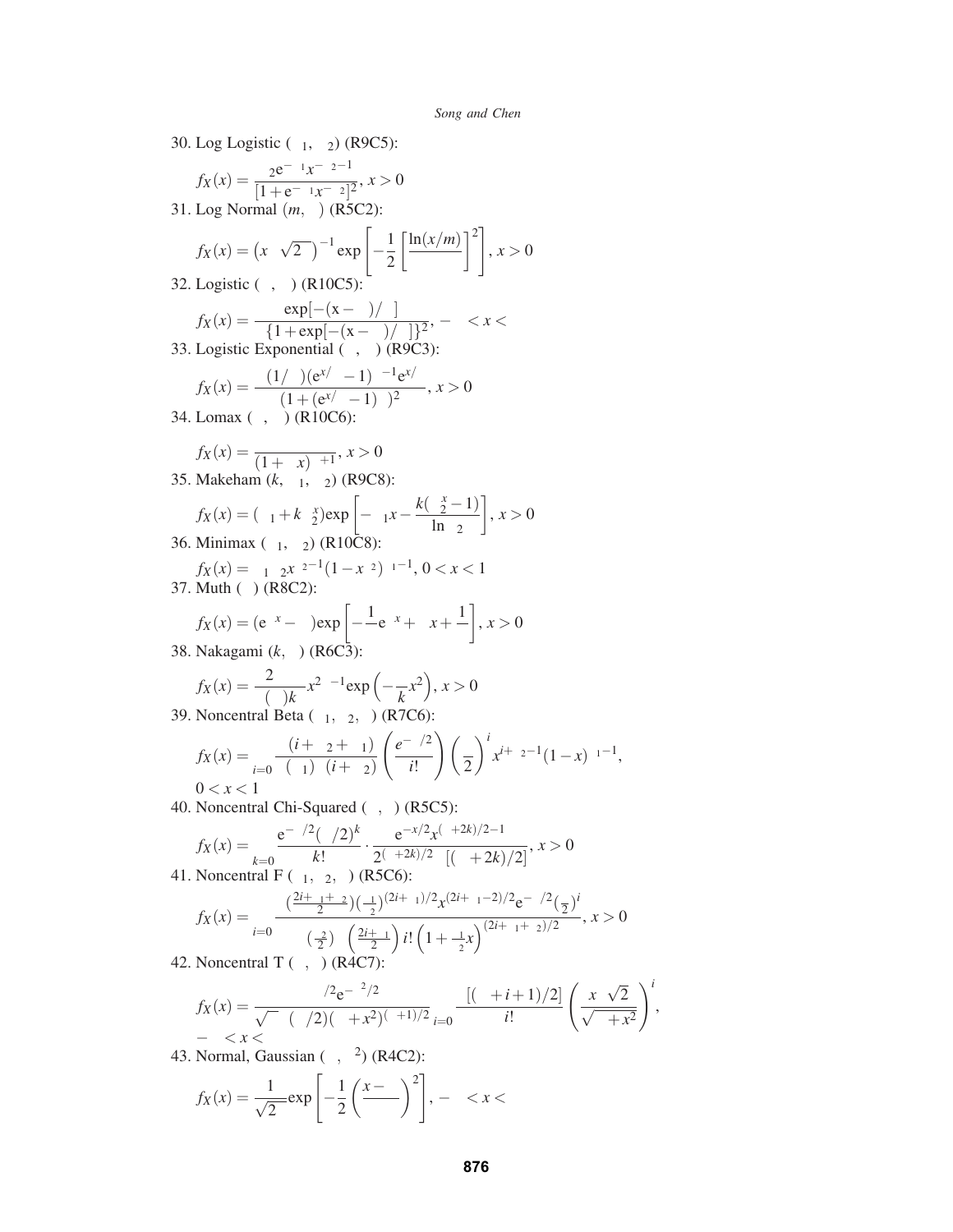44. Pareto  $(\theta, \alpha)$  (R10C3):  $f_X(x) = \frac{\alpha \theta^{\alpha}}{x^{\alpha+1}}, x \ge \theta$ 45. Power  $(\alpha, \beta)$  (R10C7):  $f_X(x) = \frac{\alpha x^{\alpha-1}}{\beta^{\alpha}}, 0 < x < \beta$ 46. Rayleigh  $(\beta)$  (R7C1):  $f_X(x) = (2x/\beta^2) \exp[-(x/\beta)^2], x > 0$ 47. Rectangular, Uniform (*a*, *b*) (R8C8):  $f_X(x) = 1/(b-a), a < x < b$ 48. Standard Cauchy (R3C6):  $f_X(x) = [\pi (1+x^2)]^{-1}, -∞ < x < ∞$ 49. Standard Logistic (R10C4): *fx*(*x*) =  $\frac{\exp(-x)}{[1+\exp(-x)]^2}$ , −∞ < *x* < ∞ 50. Standard Normal (R4C3):  $f_X(x) = \frac{1}{\sqrt{2\pi}} \exp(-x^2/2), -\infty < x < \infty$ 51. Standard Power  $(\alpha)$  (R9C6):  $f_X(x) = \alpha x^{\alpha-1}, 0 < x < 1$ 52. Standard Triangular (R8C5):  $f_X(x) = \begin{cases} x+1, & -1 < x < 0 \\ 1, & x \le 0 \end{cases}$ 1−*x*,  $0 \le x < 1$ 53. Standard Uniform (R8C4):  $f_X(x) = 1, 0 < x < 1$ 54. Standard Wald  $(\beta)$  (R3C1):  $f_X(x) = \sqrt{\frac{\beta}{2\pi x^3}} \exp \left[ -\frac{\beta}{2x}(x-1)^2 \right], x > 0$ 55. T (υ) (R4C6):  $f_X(x) = \frac{\Gamma[(\nu+1)/2]}{\Gamma(\nu/2)\sqrt{\pi\nu}}$  $\left(1+\frac{x^2}{\sqrt{2}}\right)$ υ  $\bigwedge^{-(v+1)/2}$ 56. Triangular (*a*, *m*, *b*) (R8C6):  $f_X(x) =$  $\sqrt{ }$  $\int$  $\overline{\mathcal{L}}$ 2(*x*−*a*)  $\frac{2(x-a)}{(m-a)(b-a)}, \quad a < x \leq m$ 2(*b*−*x*)  $\frac{2(b-x)}{(b-a)(b-m)}$ , *m* < *x* < *b* 57. Two-Sided Power, TSP (*a*, *b*, *m*, *n*) (R8C7):  $\int$   $\frac{n}{\sqrt{x-a}}$ 

$$
f_X(x) = \begin{cases} \frac{n}{b-a} (\frac{x-a}{m-a})^{n-1} & a < x \le m \\ \frac{n}{b-a} (\frac{b-x}{b-m})^{n-1} & m < x < b \end{cases}
$$
\n58. von Mises  $(\alpha, \mu)$  (R7C8):

$$
f_X(x) = \frac{\exp[\alpha \cos(x - \mu)]}{2\pi I_0(\alpha)}, \text{ where } I_0(\alpha) = \sum_{i=0}^{\infty} \frac{\alpha^{2i}}{2^{2i}(i!)^2}, 0 < x < 2\pi
$$
  
59. Weibull  $(\alpha, \beta)$  (R6C2):  

$$
f_X(x) = \alpha \beta^{-\alpha} x^{\alpha-1} \exp[-(x/\beta)^{\alpha}], x > 0
$$

, −∞ < *x* < ∞